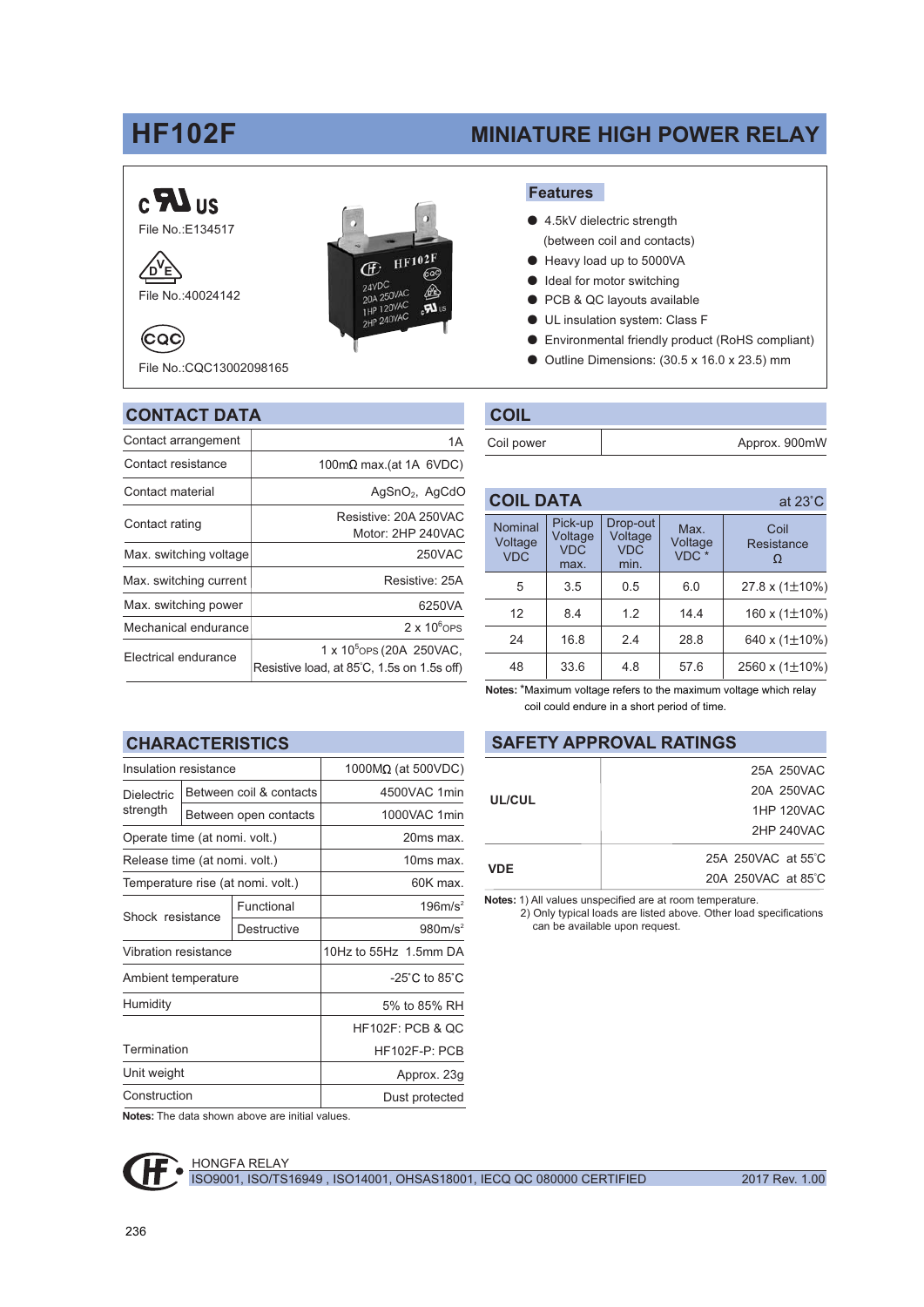| <b>ORDERING INFORMATION</b>             |                                        |  |               |       |
|-----------------------------------------|----------------------------------------|--|---------------|-------|
|                                         | HF102F /                               |  | 12VDC         | (XXX) |
| <b>Type</b>                             | $HF102F-P: PCB$<br>$HF102F$ : PCB & QC |  |               |       |
| <b>Contact matcrial</b>                 | T: AgSnO <sub>2</sub><br>Nil: AgCdO    |  |               |       |
| <b>Coil voltage</b>                     | 5, 12, 24, 48 VDC                      |  |               |       |
| Special code <sup><math>2)</math></sup> | XXX: Customer special requirement      |  | Nil: Standard |       |

Notes: 1) HF102F is dust protected version which cannot be washed.

2) The customer special requirement express as special code after evaluating by Hongfa.

## **OUTLINE DIMENSIONS, WIRING DIAGRAM AND PC BOARD LAYOUT**

Unit: mm



**Outline Dimensions** 

Remark: 1) In case of no tolerance shown in outline dimension: outline dimension ≤1mm, tolerance should be ±0.2mm; outline dimension >1mm  $and \le 5$ mm, tolerance should be  $\pm 0.3$ mm; outline dimension  $>5$ mm, tolerance should be  $\pm 0.4$ mm.

2) The tolerance without indicating for PCB layout is always ±0.1mm.